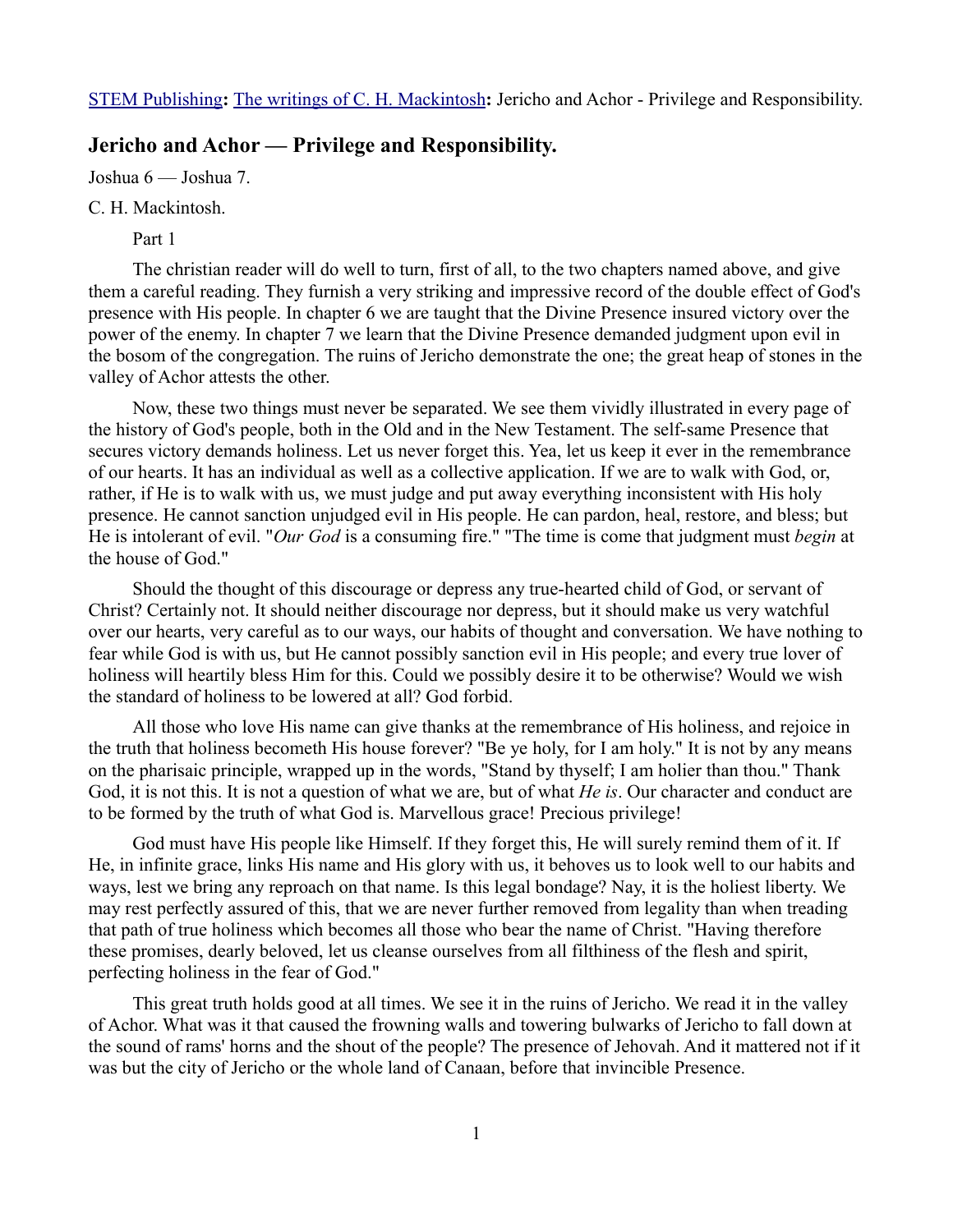But what means the humiliating defeat before the insignificant city of Ai? How comes it to pass that the hosts of Israel, so recently triumphant at Jericho, have to flee ignominiously before a mere handful of men at Ai? Ah, the answer tells a sorrowful tale! Here it is; let us harken to it, and ponder it in the deepest depths of our heart. Let us seek to profit by it. Let us be solemnly warned by it. It has been written for our admonition. The Holy Ghost has taken the pains to record it for our learning. Woe be to the one who turns a deaf ear to the warning voice!

"But the children of Israel committed a trespass in the accursed thing: for Achan, the son of Carmi, the son of Zabdi, the son of Zerah, of the tribe of Judah, took of the accursed thing: and the anger of the Lord was kindled against" — whom? Achan merely? or his household, or his family, or his tribe? Nay, but "against the children of Israel"! The whole assembly was involved in the evil. How was this? The Divine Presence imparted a unity to the whole assembly; it bound them all together in such a manner as to involve all in the sin of the one. It was one assembly, and hence it was impossible for any one to take independent ground. The sin of each was the sin of all, because God was in their midst, and He could not countenance unjudged evil. The whole congregation was involved, and had to clear itself of the evil ere Jehovah could lead it on to victory. Had He allowed them to triumph at Ai, it would have argued that He was indifferent to the sin of His people, and that He could give the sanction of His presence to "an accursed thing," which were simply blasphemy against His holy name.

"And Joshua sent men from Jericho to Ai, which is beside Bethaven, on the east side of Bethel, and spake unto them, saying, Go up and view the country. And the men went up and viewed Ai. And they returned to Joshua, and said unto him, Let not all the people go up; but let about two or three thousand men go up and smite Ai" — more easily said than done — "and make not all the people to labour thither; for they are but few" — yet quite too many for Israel with an Achan in the camp. "So there went up thither of the people about three thousand men; and they fled before the men of Ai. And the men of Ai smote of them about thirty and six men: for they chased them from before the gate even unto Shebarim, and smote them in the going down: wherefore the hearts of the people melted, and became as water. "And Joshua rent his clothes, and fell to the earth upon his face before the ark of the Lord until the eventide, he and the elders of Israel, and put dust upon their heads."

Here was a strange and unlooked-for experience. "And Joshua said, Alas, O Lord God, wherefore hast Thou at all brought this people over Jordan, to deliver us into the hand of the Amorites, to destroy us? would to God we had been content, and dwelt on the other side Jordan! O Lord, what shall I say, when Israel turneth their backs before their enemies? For the Canaanites and all the inhabitants of the land shall hear of it, and shall environ us round, and cut off our name from the earth: and what wilt Thou do unto Thy great name?"

Joshua, that beloved and honoured servant of God, did not see, did not understand, that it was the very glory of that "great name" which necessitated the defeat at Ai, just as it had achieved the victory at Jericho. But there were other elements in that glory besides power. There was holiness, and that holiness rendered it impossible for Him to lend the sanction of His presence where there was unjudged evil. Joshua should have concluded that there was something wrong in the condition of the people. He ought to have known that the hindrance was with Israel, and not with Jehovah. The same grace that had given them victory at Jericho would have given it at Ai, if things were right. But, alas, they were not right; and hence defeat, and not victory, was the order of the day. How could there be victory with an accursed thing in the camp? Impossible! Israel must judge the evil, or Jehovah must judge Israel. To have given them a victory at Ai would have been a reproach and a dishonour to the One whose name was called upon them. The Divine Presence absolutely demanded judgment upon the evil; and until that was executed, further progress in the conquest of Canaan was out of the question. "Be ye clean that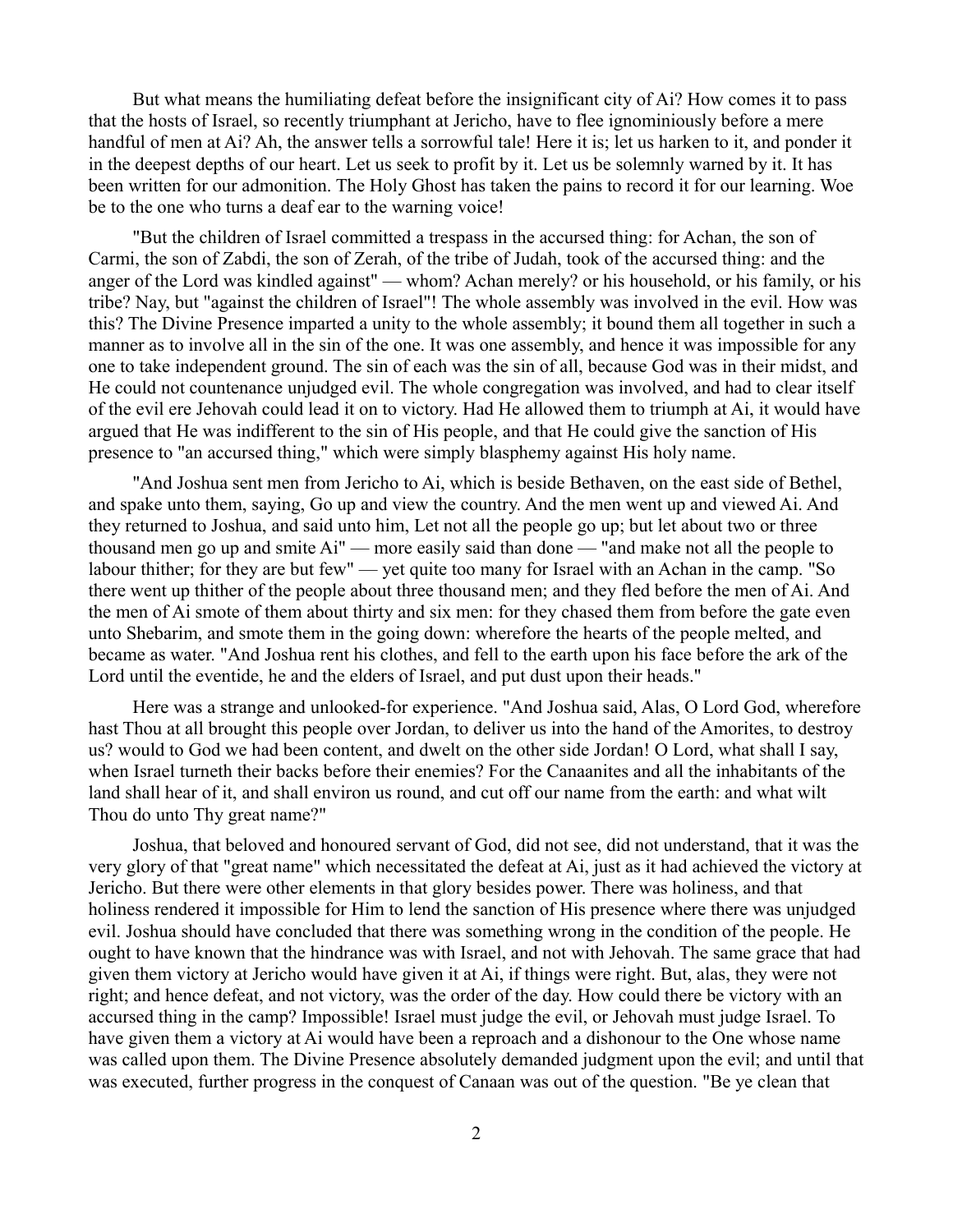bear the vessels of the Lord." "Holiness becometh Thy house, O Lord, for ever."

"And the Lord said unto Joshua, Get thee up; wherefore liest thou thus upon thy face? *Israel hath sinned*" — not merely Achan — "and they have also transgressed My covenant which I commanded them: for they have even taken of the accursed thing, and have also stolen, and dissembled also, and they have put it even among their own stuff. *Therefore the children of Israel could not stand before their enemies*, but turned their backs before their enemies, because they were accursed: neither will I be with you any more, except ye destroy the accursed from among you."

This is peculiarly solemn. The whole congregation is held responsible for the evil. "A little leaven leaveneth the whole lump. Unbelief may inquire how all are involved in the sin of one; but the Word of God definitely settles the question — "*Israel* hath sinned" — "*they* have taken" — "*they* have stolen" — "they have dissembled." The assembly was one; one in privilege, one in responsibility. As such, the sin of one was the sin of all, and all were called upon to clear themselves thoroughly by putting away the accursed thing from among them. There was not a single member of the large congregation who was not affected by Achan's sin.

This may seem strange to mere nature, but such is the solemn and weighty truth of God. It was true in the assembly of Israel of old, and assuredly it is not less true in the Church of God now. No one could take independent ground in the assembly of Israel; how much less can he take it in the Church of God? There were over six hundred thousand people who, to speak after the manner of men, were wholly ignorant of what Achan had done; and yet God's word to Joshua was, "Israel hath sinned." All were involved; all were affected; and all had to clear themselves ere Jehovah could again lead them on to victory.

The presence of God in the midst of the assembly formed the unity of all; and the presence of the Holy Ghost in the Church of God, the body of Christ now on the earth, binds all up in one divine, indissoluble unity. Hence, to talk of independency is to deny the very foundation-truth of the Church of God, and to prove beyond all question that we understand neither its nature nor its unity as set forth on the page of inspiration.

And if evil creeps into an assembly, how is it to be met? Here it is: "Up, sanctify the people, and say, Sanctify yourselves against to morrow: for thus saith the Lord God of Israel, There is an accursed thing in the midst of thee, O Israel: thou canst not stand before thine enemies, until ye take away the accursed thing from among you." Were they one in privilege? Were they one in the enjoyment of the glory and strength which the Divine Presence secured? Were they one in the splendid triumph at Jericho? Who would deny all this? Who would wish to deny it? Why, then, seek to question their oneness in responsibility — their oneness in respect to the evil in their midst, and all its humbling consequences?

Surely, if there was unity in anything, there was unity in everything. If Jehovah was the God of Israel, He was the God of all, the God of each; and this grand and glorious fact was the solid basis both of their high privileges and their holy responsibilities. How could evil exist in such an assembly, and a single member be unaffected by it? How could there be an accursed thing in their very midst, and a single member not be defiled? Impossible. We may reason and argue about it until the tongue cleaves to the roof of the mouth, but all the reasoning and argument in the world cannot touch the truth of God, and that truth declares that "a little leaven leaveneth the whole lump."

But how is the evil to be discovered? The presence of God reveals it. The self-same power that had levelled the walls of Jericho, detected, revealed, and judged the sin of Achan. It was the double effect of the same blessed Presence, and Israel was called to share in the one as well as in the other. To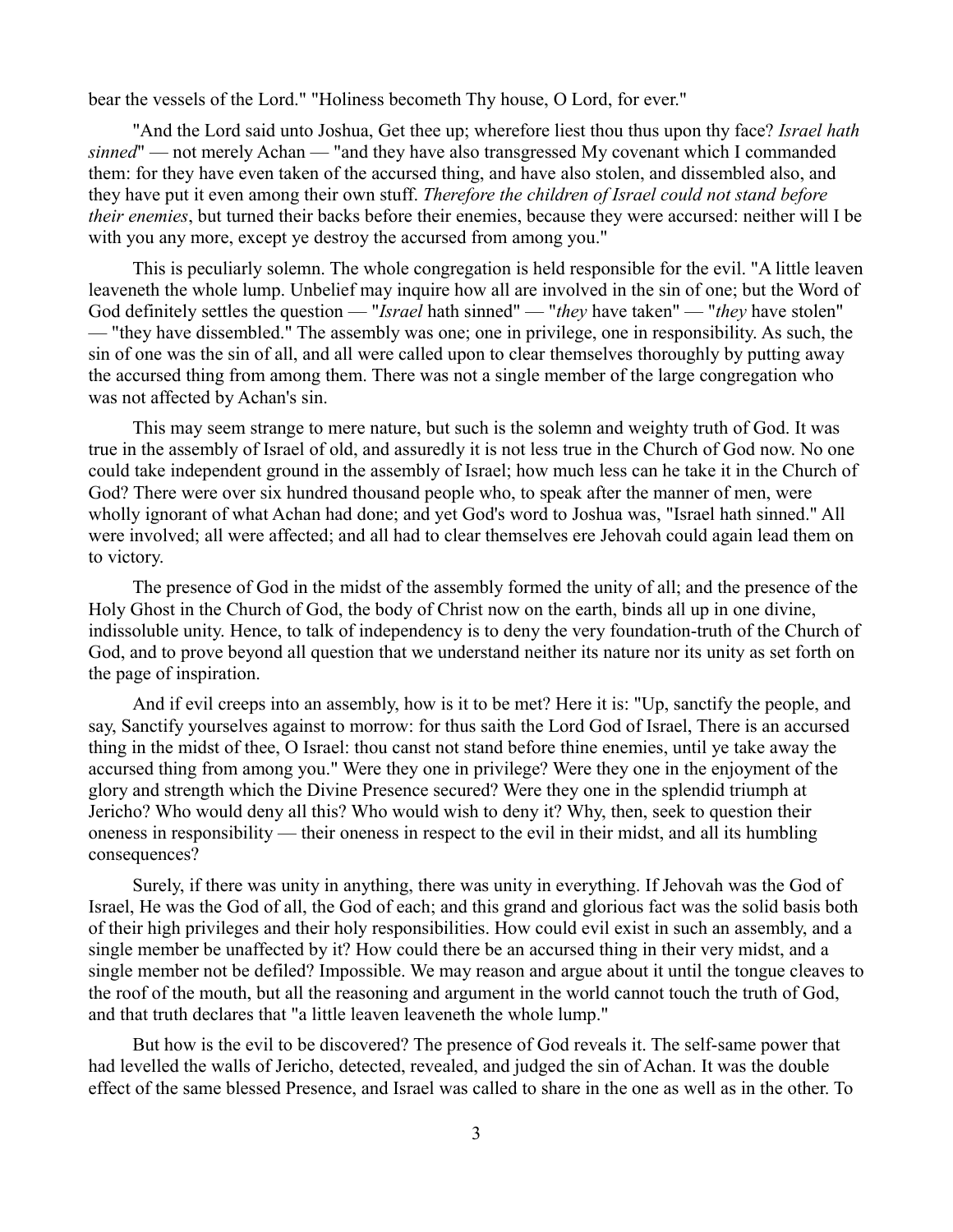attempt to separate the two is folly, ignorance, or wickedness. It cannot be done, and ought not to be attempted.

## Part 2

We must ever remember, that, in the history of God's ways with His people, privilege and responsibility are intimately bound up together. To talk of privilege, or think of enjoying it, while neglecting the responsibility, is a gross delusion. No true lover of holiness could think for a moment of separating them; nay, he must ever delight in strengthening and perpetuating the precious link.

Thus, for example, in Israel's case, who could estimate aright the high privilege of having Jehovah dwelling in their midst? By day and by night, there He was, to guide and guard, shield and shelter them; to meet their every need, to give them bread from heaven, and bring them forth water out of the rock. His presence was a safeguard against every foe; no weapon formed against them could prosper; not a dog might move his tongue against them; they were at once invulnerable and invincible; with God in their midst they had nothing whatever to fear. He charged Himself with all their wants, whether great or small. He looked after their garments, that they might not wax old; He looked after their feet, that they might not swell; He covered them with the shield of His favour, so that no arrow might touch them; He stood between them and every foe, and flung back in the enemy's face every accusation.

Thus much as to the high privilege. But mark the corresponding and connected responsibility. See how both are indissolubly bound up together in the following weighty words: "For the Lord thy God walketh in the midst of thy camp, to deliver thee, and to give up thine enemies before thee: *therefore shall thy camp be holy; that He see no unclean thing in thee, and turn away from thee*."

Precious privilege! Solemn responsibility! Who would dare to dissolve the hallowed connection? Had Jehovah deigned to come down into their midst, and walk with them, and tabernacle among them? Had He, in infinite grace, condescended to be their travelling companion? Was He there for the exigence of every hour? Yes, blessed be His name. If so, then what did His presence demand? We have seen something of what His presence *secured*; but what did it *demand*? Holiness!

Israel's whole conduct was to be regulated by the great fact of the Divine Presence in their midst. Not only their great public national institutions, but their most private habits, were to be brought under the controlling influence of Jehovah's presence with them. He regulated what they were to eat, what they were to wear, how they were to carry themselves in all the scenes, circumstances and relationships of daily life. By night and by day, sleeping and waking, sitting in the house or walking by the way, alone or in company, He looked after them. Nothing was to be allowed in any wise inconsistent with the holiness and purity which became the presence of the Holy One of Israel.

Was all this irksome? Were the privileges irksome? Was it irksome to be fed, clothed, guided, guarded, and cared for in every possible way? Was it irksome to repose beneath the overshadowing wings of the God of Israel? Surely not. Why, then, should it be irksome to keep their persons, their habits, and their dwellings clean? Must not every true heart, every upright mind, every tender conscience, accept as thoroughly the responsibility which the Divine Presence necessarily involves as the privileges which it infallibly secures? Yea, rather must we not rank the very responsibility itself among our richest and rarest privileges? Unquestionably. Every true lover of holiness will esteem it a signal mercy — a very high order of blessing — to walk in company with One whose presence detects and condemns every form of evil. "Thy testimonies are very sure; holiness becometh Thy house, O Lord, for ever."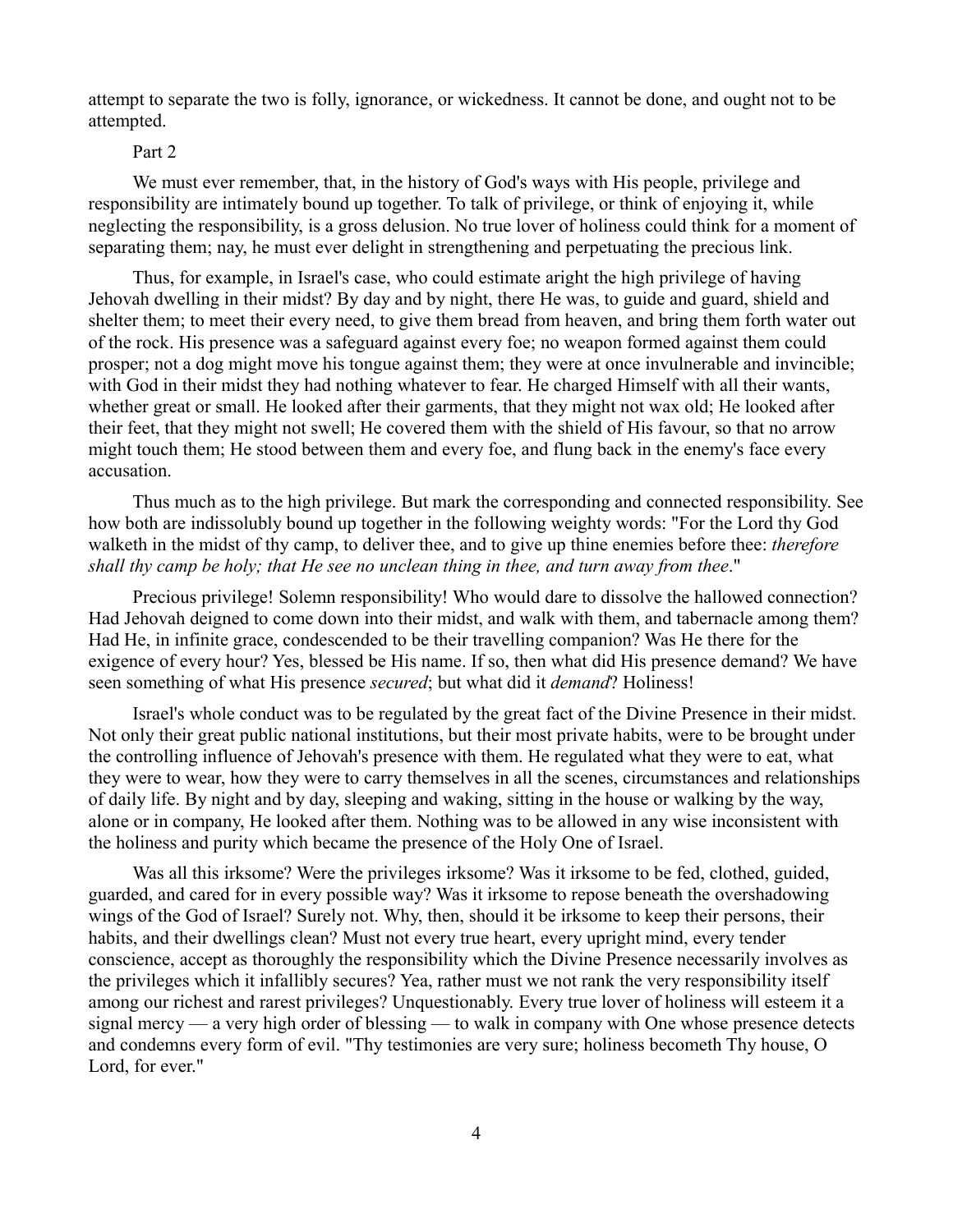The foregoing train of thought will enable us in some measure to understand the history of Achan, in Joshua  $7 - a$  history solemn and impressive in the highest degree  $-a$  history which utters in our hearing, with deepest emphasis, words which our careless hearts are only too ready to forget, "God is greatly to be feared in the assembly of His saints, and to be had in reverence of all them that are about Him." Had Achan remembered this, it would have taught him the holy necessity of nipping in the very bud the covetousness of his heart, and thus have spared the whole assembly the humiliating defeat at Ai, and all the consequent sorrow and discipline. How terrible to think of one man, for the sake of a little personal gain, which at best could last but for a moment, plunging a whole congregation into the deepest trouble! and, what was worse than all, dishonouring and grieving that blessed One who had deigned, in His infinite goodness, to take up His abode in their midst!

How well it would be if each one of us, when tempted to commit any secret sin, would just pause and ask himself the question, "How can I do this thing, and grieve the Holy Spirit of God who dwells in me, and bring leaven into the assembly of God's people?" We ought to remember that our private walk has a direct bearing upon all the members of the body. We are either helping or hindering the blessing of all. We are none of us independent atoms; we are members of a body incorporated by the presence of the Holy Ghost; and if we are walking in a loose, carnal, worldly, self-indulgent spirit, we are grieving the Spirit, and injuring all the members.

"But God hath tempered the body together . . . that there should be no schism in the body; but that the members should have the same care one for another. And whether one member suffer, all the members suffer with it; or one member be honoured, all the members rejoice with it" (1 Cor. 12: 24-26).

It may seem hard, to some, to grasp this great practical truth — hard to see how our private condition and conduct can affect our fellow-members; but the simple and obvious fact is, we must either admit this, or maintain the unscriptural and foolish notion that each Christian is an independent person, having no connection with the whole body of believers. If he be a member of a body, all the members of which are bound together, and linked with the Head by the personal indwelling of the Holy Ghost, then, verily, it follows that his walk and ways affect all his fellow-members just as really as, if any member of the human body suffers, all the other members feel it. If there is anything wrong with the hand, the foot feels it. How is this? Because the head feels it. The communication, in every instance, is with the head first, and from the head to the members.

Now, though Achan was not a member of a body, but merely of a congregation, yet we see how his private conduct affected the whole assembly. This is all the more striking, inasmuch as the great truth of the one body was not unfolded, and could not be until — redemption being a grand, accomplished fact — the Head took His seat on the throne of God, and sent down the Holy Ghost to form the body, and link it, by His personal presence and indwelling, to the Head in Heaven. If the secret sin of Achan affected every member of the congregation of Israel, how much more (may we not say?) doth the secret sin of any member of the body of Christ affect all the members thereof!

Let us never forget this weighty truth. May we keep it ever in the remembrance of our hearts, that so we may see the urgent need of a careful, tender, holy walk; that we may not dishonour our glorious Head, grieve the blessed indwelling Spirit, or injure the feeblest member of that body of which, by the sovereign grace of God and the precious blood of Christ, we form a part.

But we must call special attention to the way in which the sin of Achan was traced home to him. It is all most solemn. He had little idea whose eye was resting upon him when he was carrying on his secret wickedness. He would, no doubt, think himself all right, and very successful, when he had the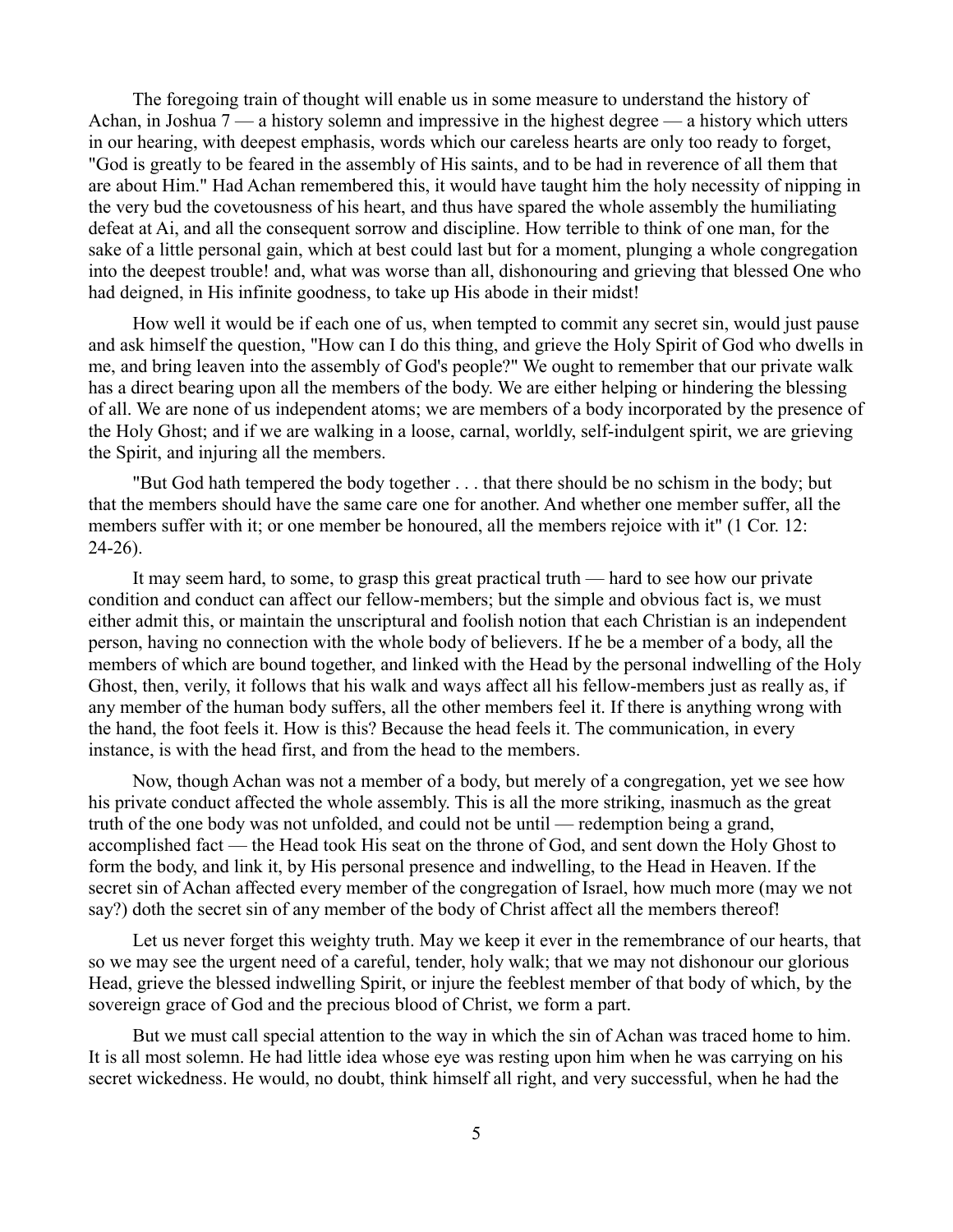money and the garment safely hidden in his tent. Fatal, guilty, wretched treasure! Unhappy man! How dreadful is the love of money! How terrible is the blinding power of sin! It hardens the heart, deadens the conscience, darkens the understanding, ruins the soul, and in the case before us brought defeat and disaster upon the whole people of which he formed a part.

"And the Lord said unto Joshua, Get thee up; wherefore liest thou thus upon thy face?" There is a time for lying on the face, and there is a time for standing on our feet; a time for devout prostration, and a time for decided action. The instructed soul will know the time for each.

"Israel hath sinned, and they have also transgressed My covenant which I commanded them; for they have even taken of the accursed thing, and have also stolen, and dissembled also, and they have put it even among their own stuff. Therefore the children of Israel could not stand before their enemies, but turned their backs before their enemies, because they were accursed: neither will I be with you any more, except ye destroy the accursed from among you. Up, sanctify the people, and say, Sanctify yourselves against to-morrow: for thus saith the Lord God of Israel, There is an accursed thing in the midst of thee, O Israel: *thou canst not stand before thine enemies*, until ye take away the accursed thing from among you."

How peculiarly solemn is all this! how very arresting! how soul-subduing! God's people — those who bear His name, and profess to hold His truth, who stand identified with Him in this world — must be holy. He cannot lend the sanction of His presence to that which is unholy or impure. Those who enjoy the high privilege of being associated with God are solemnly responsible to keep themselves unspotted from the world, else He must take down the rod of discipline and do His strange work in their midst. "Be ye clean that bear the vessels of the Lord."

"Thou canst not stand before thine enemies, until ye take away the accursed thing from among you. In the morning therefore ye shall be brought according to your tribes: and it shall be, that the tribe which the Lord taketh shall come according to the families thereof; and the family which the Lord shall take shall come by households; and the household which the Lord shall take shall come man by man."

Ah, this was coming to close quarters! The sinner might seek to persuade himself that discovery was impossible; he might cherish the fond hope of escaping amid the many thousands of Israel. Miserable delusion! He might be sure his sin would find him out. The self-same Presence that secured individual blessing, secured with equal fidelity the detection of the most secret individual sin. Escape was impossible. If Jehovah was in the midst of His people to lay Jericho in ruins at their feet, He was there also to lay bare, in its deepest roots, the sin of the congregation, and to bring forth the sinner from his hiding-place to bear the penalty of his wickedness.

How searching are God's ways! First, the twelve tribes are summoned, that the transgressor might be manifested. Then, one tribe is fixed upon. Nearer still! the family is fixed upon! and yet nearer! the very household is actually singled out; and, last of all, "*man by man*"! Thus, out of six hundred thousand people, the all-searching eye of Jehovah reads the sinner through and through, and marks him off before the assembled thousands of Israel.

"And it shall be that he that is taken with the accursed thing shall be burnt with fire, he and all that he hath: because he hath transgressed the covenant of the Lord, and because he hath wrought folly in Israel.

"So Joshua rose up early in the morning, and brought Israel by their tribes; and the tribe of Judah was taken: and he brought the family of Judah; and he took the family of the Zarhites: and he brought the family of the Zarhites man by man; and Zabdi was taken: and he brought his household man by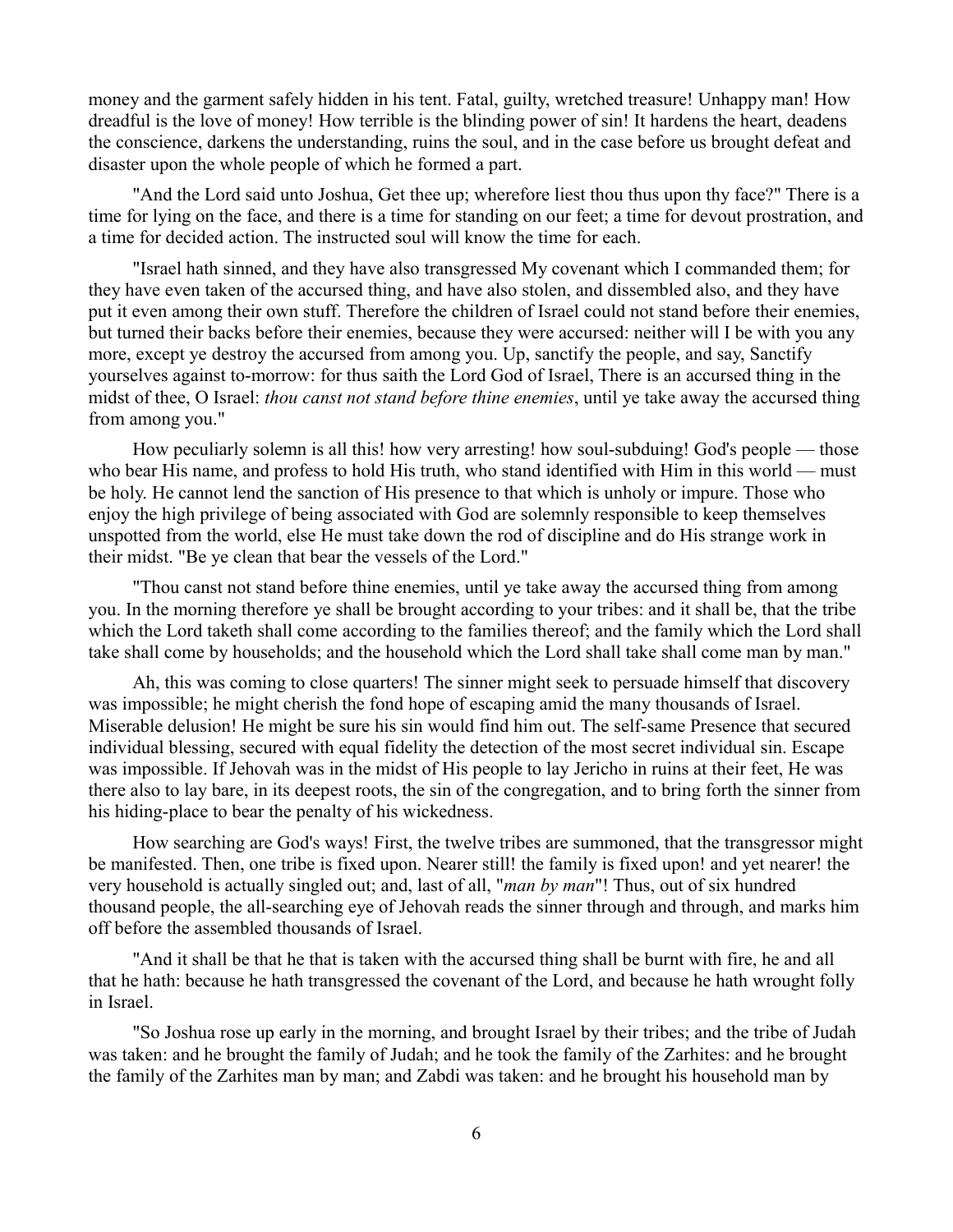man; and Achan, the son of Carmi, the son of Zabdi, the son of Zerah, of the tribe of Judah, was taken "

"Our God is a consuming fire." He cannot tolerate evil in the ways of His people. This accounts for the solemn scene before us. The natural mind may reason about all this — it may marvel why the taking of a little money and a garment from amid the spoils of a doomed city should involve such awful consequences and entail such a severe punishment. But the natural mind is incapable of understanding the ways of God.

And may we not ask the objector, How could God sanction evil in His people? How could He go on with it? What was to be done with it? If He was about to execute judgment upon the seven nations of Canaan, could He possibly be indifferent to sin in His people? Most assuredly not. His word is, "You only have I known of all the families of the earth; therefore will I punish you for your iniquities." The very fact of His taking them into relationship with Himself was the ground of His dealing with them in holy discipline.

It is the height of folly for man to reason about the severity of divine judgment, or the apparent lack of proportion between the sin and the punishment. All such reasoning is false and impious. What was it that brought in all the misery, the sorrow, the desolation, the sickness, pain, and death — all the untold horrors of the last six thousand years? What was the source of it all? Just the one little act — as man would call it — of eating a bit of fruit? But this little act was that terrible thing called  $\sin$  — yea, rebellion — against God!

And what was needed to atone for this? How was it to be met? What stands over against it as the only adequate expression of the judgment of a holy God? — What? The burning in the valley of Achor? Nay. The everlasting burnings of hell? Nay; something far deeper and more solemn still. What? The cross of the Son of God! The awful mystery of the death of Christ! — that terrible cry, "My God, My God, why hast Thou forsaken Me?" Let men remember this, and cease to reason.

#### Part 3

It is always well for the Christian to be able to give a calm and decided answer to the objection which infidelity is sure to offer to the actings of divine government. The answer is this: "Shall not the Judge of all the earth do right?" If the creature is to be allowed to judge the Creator, there is an end of all government in the vast universe of God. Hence, when we hear men daring to pronounce judgment upon the ways of God, and undertaking to decide what is or what is not fit for God to do, this grand preliminary question invariably suggests itself, "Who is to be judge?" Is man to judge God? or is God to judge man? If the former, there is no God at all; and if the latter, then man has to bow his head in reverent silence, and own his utter ignorance and folly.

The fact is, if man could fathom the government of God, he would no longer be man, but God. What contemptible folly, therefore, for a poor, shallow, ignorant, short-sighted mortal to attempt to pronounce an opinion upon the profound mysteries of divine government! His opinion is not only utterly worthless, but, in the judgment of every truly pious mind, positively impious and blasphemous — a daring insult offered to the throne, to the nature and to the character of God, for which he will, most assuredly, have to answer before the seat-seat of Christ, unless he repent and find pardon through the blood of the cross. The foregoing line of thought has suggested itself in connection with the solemn scene in the valley of Achor. The unbelieving mind may be disposed to start an objection on the ground of the apparent severity of the judgment; to institute a comparison between the offence and the punishment; to call in question the equity of Achan's children being involved in their father's sin.

To all this we simply reply, "Are we competent to judge?" If any one thinks he is, it is tantamount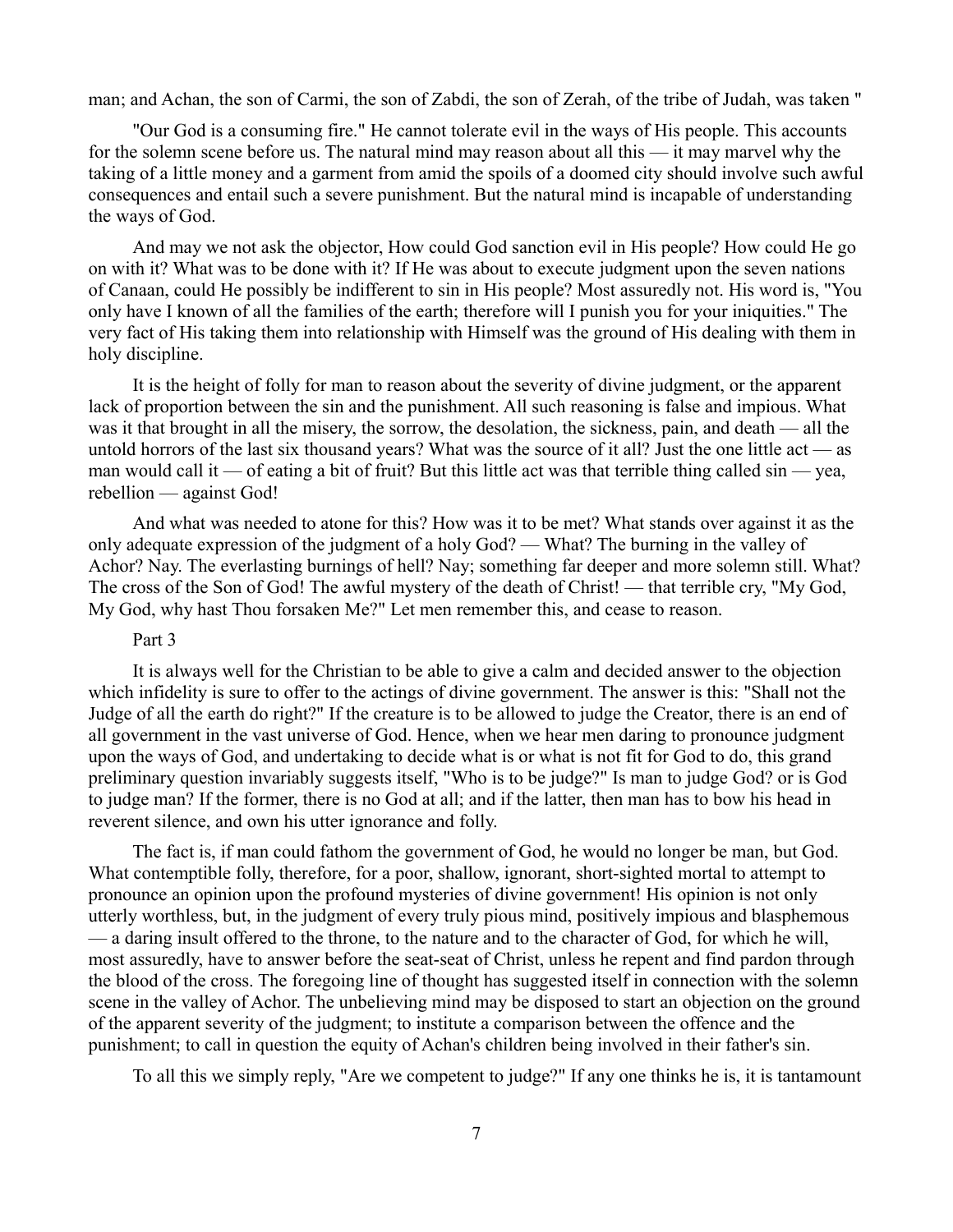to saying that God is not fit to govern the world, but should give place to man. This is the real root of the whole matter. Infidelity wants to get rid of God altogether, and set up man in His place. If God is to be God, then, most certainly, His ways, the actings of His government, the mysteries of His providence, His purposes, His counsels and His judgments must lie far beyond the range of the greatest human or angelic mind. Neither angel, man nor devil can comprehend Deity. Let men own this, and hush into eternal silence their puny, ignorant, and contemptible reasonings. Let them take up the language of Job when his eyes were opened: "Then Job answered the Lord, and said, I know that Thou canst do everything, and that no thought can be withholden from Thee. Who is he that hideth counsel without knowledge? therefore have I uttered that I understood not; things too wonderful for me, which I knew not. Hear, I beseech Thee, and I will speak: I will demand of Thee, and declare Thou unto Me. I have heard of Thee by the hearing of the ear; but now mine eye seeth Thee: wherefore I abhor myself, and repent in dust and ashes." When the soul gets into this attitude, there is an end of all infidel questions. Till then there is little use in discussion.

Let us now turn for a few moments to contemplate the solemn scene in the valley of Achor; and let us remember that "whatsoever things were written aforetime, were written for our learning." May we learn to watch with holy jealousy the incipient workings of evil in our hearts. It is on these men ought to sit in judgment, and not on the pure and perfect actings of divine government.

Joshua's address to Achan is solemn, weighty, and powerful: "My son, give, I pray thee, glory to the Lord God of Israel, and make confession unto Him; and tell me now what thou hast done; hide it not from me."

Here is the all-important matter. "Give glory to Jehovah, God of Israel." All hinges upon this. The Lord's glory is the one perfect standard by which all is to be judged — the perfect gauge by which everything is to be measured — the perfect touchstone by which all is to be tried. The one great question for the people of God in all ages and in all dispensations is this: *What is suited to the glory of God*? In comparison with this, all other questions are less than secondary. It is not a question of what is suitable to us, or what we can tolerate or agree with. This is a very minor consideration indeed. What we have ever to look to, and think of, and provide for, is the glory of God. We have to ask ourselves the question, in reference to everything that comes before us, "Will this comport with the glory of God?" If not, let us, by His grace, fling it aside.

Well would it have been for Achan had he thought of this when his eye rested on the cursed treasure! What misery it would have saved him! What sorrow and trouble it would have saved his brethren! But, alas, people forget all this when lust dims the eye and vanity and folly possess the heart! and onward they go until the heavy judgment of a holy, sin-hating God overtakes them. And then, forsooth, men presume to comment upon such judgment as unworthy of a gracious and beneficent Being. Ignorant presumption! They would fain have a god of their own imagination, one like themselves, who can make light of sin and tolerate all sorts of evil. The God of the Bible, the God of Christianity, the God of the Cross, the God and Father of our Lord Jesus Christ, does not suit such infidel reasoners. Their deep heart-utterance to Him is, "Depart from us, for we desire not the knowledge of Thy ways."

"And Achan said, Indeed I have sinned against the Lord God of Israel, and thus and thus have I done: when I saw among the spoils a goodly Babylonish garment, and two hundred shekels of silver, and a wedge of gold of fifty shekels weight, then I coveted them, and took them; and, behold, they are hid in the earth in the midst of my tent, and the silver under it."

Here the dark, defiling stream is traced up to its source in the heart of this unhappy man. Oh, how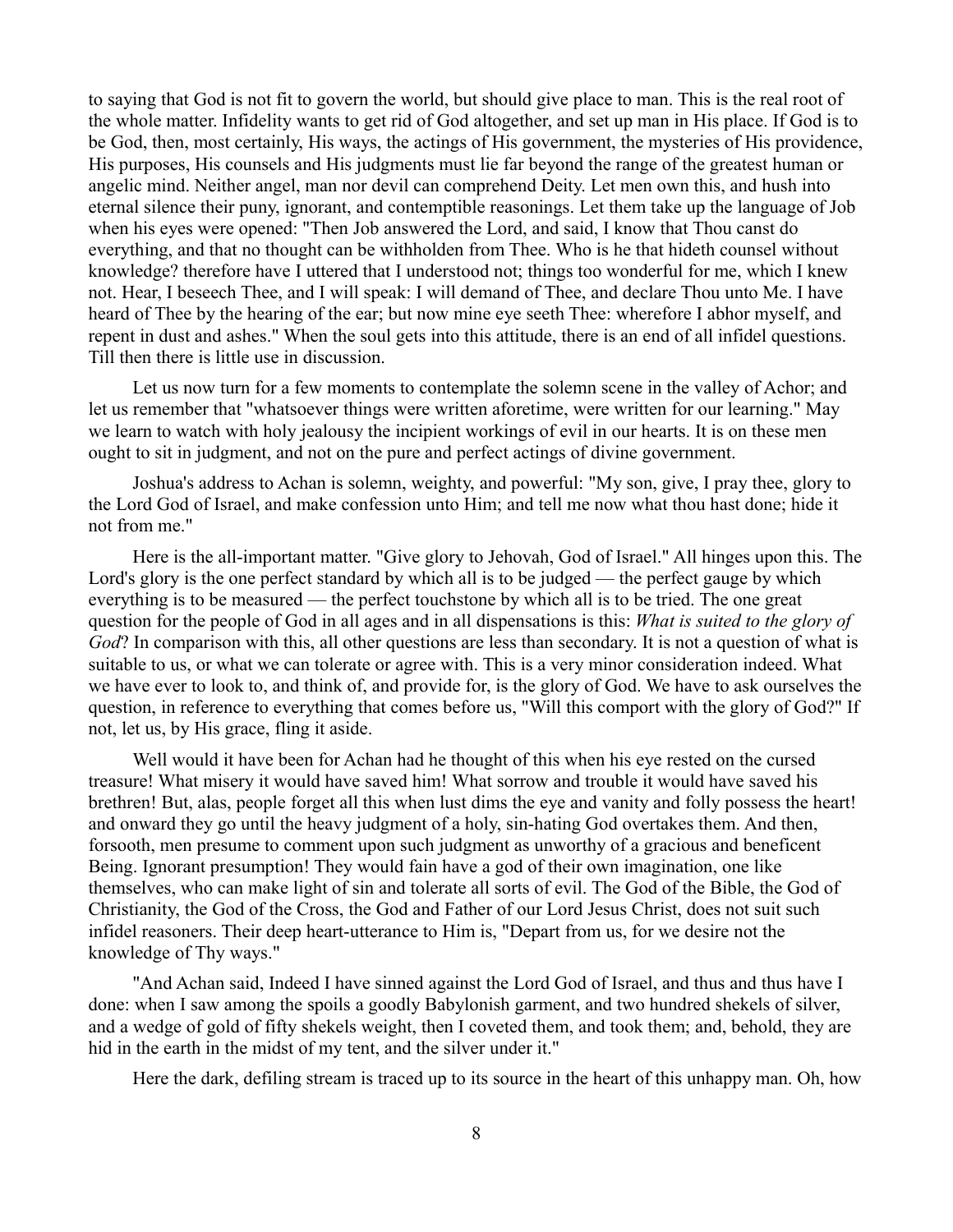little did he think whose eye was resting on him during the entire progress of this melancholy and disastrous affair! He thought of but one thing, namely, the gratification of his covetousness. He saw, he *coveted*, he *took*, he *hid*; and there, no doubt, he thought the matter would end. He would have his treasure, and no one would be the wiser.

But, ah, the eye of Jehovah, the God of Israel, was upon him — that holy eye, from which no secret thing is hidden, which penetrates the depths of the human heart and takes in at a glance all the hidden spring of human action. Yes, God saw it all, and He would make Israel see it, and Achan also Hence the lamentable defeat at Ai, and all that followed.

How perfectly solemn! — the whole assembly involved in shameful defeat and disaster — Joshua and the elders of Israel with rent garments and dust upon their heads, prostrate on their faces from morning till evening! And then, the divine challenge and rebuke! the solemn muster of the hosts of Israel, tribe by tribe, family by family, household by household, man by man!

And why all this? Just to trace the evil to its source, bring it out, and have it judged in the sight of every creature. All created intelligence must be made to see and confess that the throne of God can have no fellowship with evil. The same power that had levelled the walls of Jericho, and executed judgment upon its guilty inhabitants, was to be manifested in detecting Achan's sin, and in evoking from the very depths of his convicted heart the confession of his terrible guilt. He in common with all his brethren, had heard Jehovah's solemn charge, "And ye, in any wise keep yourselves from the accursed thing, lest ye make yourselves accursed when ye take of the accursed thing, and make" — not merely any one individual's tent, but — "*the camp of Israel* a curse, and trouble it. But all the silver, and gold, and vessels of brass and iron, are consecrated unto the Lord: they shall come into the treasury of the Lord."

All this was plain enough. No one could mistake it. It only needed an attentive ear and an obedient heart. It was as plain as the commandment delivered to Adam and Eve amid the bowers of Eden. But Achan, like Adam, transgressed the plain and positive command. Instead of hiding it in his heart, that he might not sin against God, he trampled it under his feet, that he might gratify his sinful desire. He fixed his covetous gaze upon the accursed thing, in itself nothing but a wretched pile of dust, but, through Satan's power and Achan's erring heart, turned into an occasion of sin, shame, and sorrow.

O how sad, how sorrowful, how terrible a thing it is to allow the poor heart to go after the wretched things of this world! What are they all worth? If we could have all the garments that were ever made in Babylon; all the gold and silver that ever issued from the mines of Peru, California, and Australia; all the pearls and diamonds that ever glittered on the kings, princes and nobles of this world — could they give us one hour's true happiness? Could they send a single ray of heavenly light into the soul? Could they impart to us one moment's pure, spiritual enjoyment? Not they. In themselves they are but perishable dust, and when used of Satan a positive curse, misery, and degradation. Not all the riches and material comforts which this world could offer are worth one hour's holy communion with our heavenly Father and our precious Saviour. Why should we covet this world's wretched wealth? Our God will supply all our need according to His riches in glory by Christ Jesus. Is not this enough? Why should we put ourselves within the range of Satan's power by setting our hearts upon the riches, honours, or pleasures, of a world which is ruled by the arch-enemy of God and of our souls? How well it would have been for Achan had he rested content with what the God of Israel had given him! How happy he might have been had he been satisfied with the furniture of his tent, the smile of Jehovah, and the answer of a good conscience!

But he was not; and hence the appalling scene in the valley of Achor, the record of which is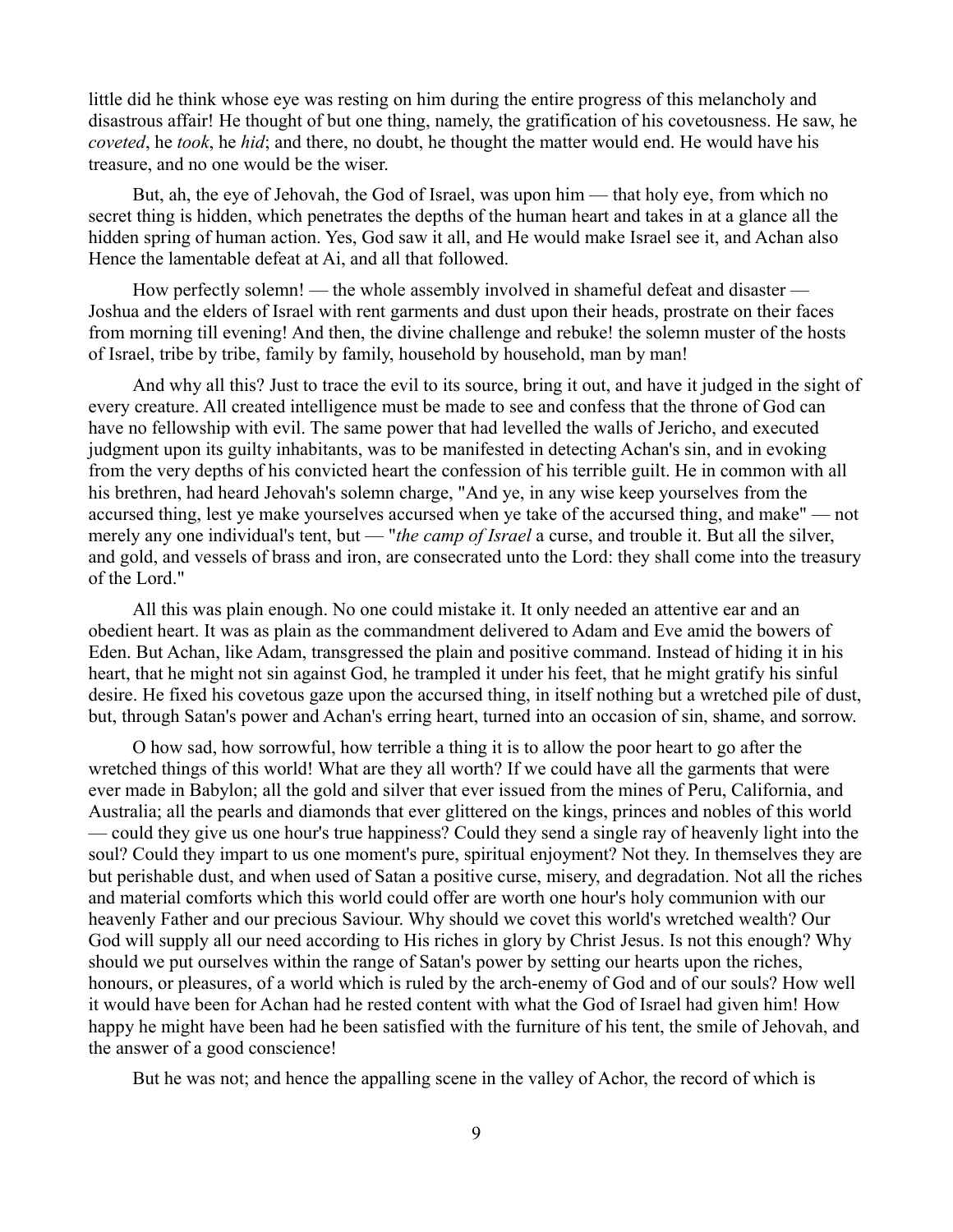enough to strike terror into the stoutest heart. "So Joshua sent messengers, and they ran unto the tent; and, behold, it was hid in his tent, and the silver under it. And they took them out of the midst of the tent, and brought them unto Joshua, and unto all the children of Israel, and laid them out before the Lord. And Joshua, and *all Israel* with him, took Achan the son of Zerah, and the silver, and the garment, and the wedge of gold, and his sons, and his daughters, and his oxen, and his asses, and his sheep, and his tent, and all that he had: and they brought them unto the valley of Achor. And Joshua said, Why hast thou troubled us? the Lord shall trouble thee this day. And *all Israel* stoned him with stones, and burned them with fire, after they had stoned them with stones. And they raised over him a great heap of stones unto this day. So the Lord turned from the fierceness of His anger. Wherefore the name of that place was called, The valley of Achor (that is, trouble), unto this day" (Joshua 7: 19-26).

How deeply solemn is all this! What a warning note it sounds in our ears! Let us not attempt, under the false influence of one sided notions of grace, to turn aside the holy edge of such a passage of Scripture. Let us read with earnest attention the inscription on that awful monument in the valley of Achor. What is it? "God is greatly to be feared in the assembly of His saints, and to be had in reverence of all them that are about Him." And again, "If any man defile the temple of God, him will God destroy." And further, "Our God is a consuming fire."

Weighty, solemn, searching words these! — much needed, surely, in these days of flippant, easygoing profession, when the doctrines of grace are so much on our lips, but the fruits of righteousness so little seen in our lives. May we learn from them the urgent need of watchfulness over our hearts, and over our private life, that evil may be judged and nipped in the bud, so that it may not bring forth its sad, shameful and sorrowful fruit in our practical career, to the gross dishonour of the Lord and the grievous sorrow of those with whom we are linked in the bonds of fellowship.

### Part 4

There is a very interesting allusion to "the valley of Achor" in Hosea 2 at which we may just glance in passing, though it does not connect itself with the special line of truth which we have had before us in this series of papers.

Jehovah, in speaking of Israel, by His prophet says: "Therefore, behold, I will allure her, and bring her into the wilderness, and speak comfortably unto her. And I will give her her vineyards from thence, and *the valley of Achor for a door of hope; and she shall sing there*, as in the days of her youth, and as in the day when she came up out of the land of Egypt" (ver. 14-15).

What touching grace shines in these words! "The valley of Achor" — the place of "trouble" the place of deep sorrow and shame — the place of humiliation and judgment — the place where the fire of Jehovah's righteous wrath consumed the sin of His people — there shall be "a door of hope" for Israel by and by; there, too, she shall sing as in the days of her youth. How wonderful to hear of songs of praise in the valley of Achor! What glorious triumphs of grace! What a bright and blessed future for Israel!

"It shall be *at that day*, saith the Lord, that thou shalt call me Ishi [my husband] and shalt call me no more Baali [my lord]. For I will take away the names of Baalim out of her mouth, and they shall no more be remembered by their name .... *And I will betroth thee unto Me for ever*; yea, I will betroth thee unto Me in righteousness, and in judgment, and in loving-kindness, and in mercies: I will even betroth thee unto Me in faithfulness: and thou shalt know the Lord."

From this digression to "the valley of Achor" in the future, we now return to our special theme; and in so doing we shall ask the reader to turn with us, for a few moments, to the opening chapters of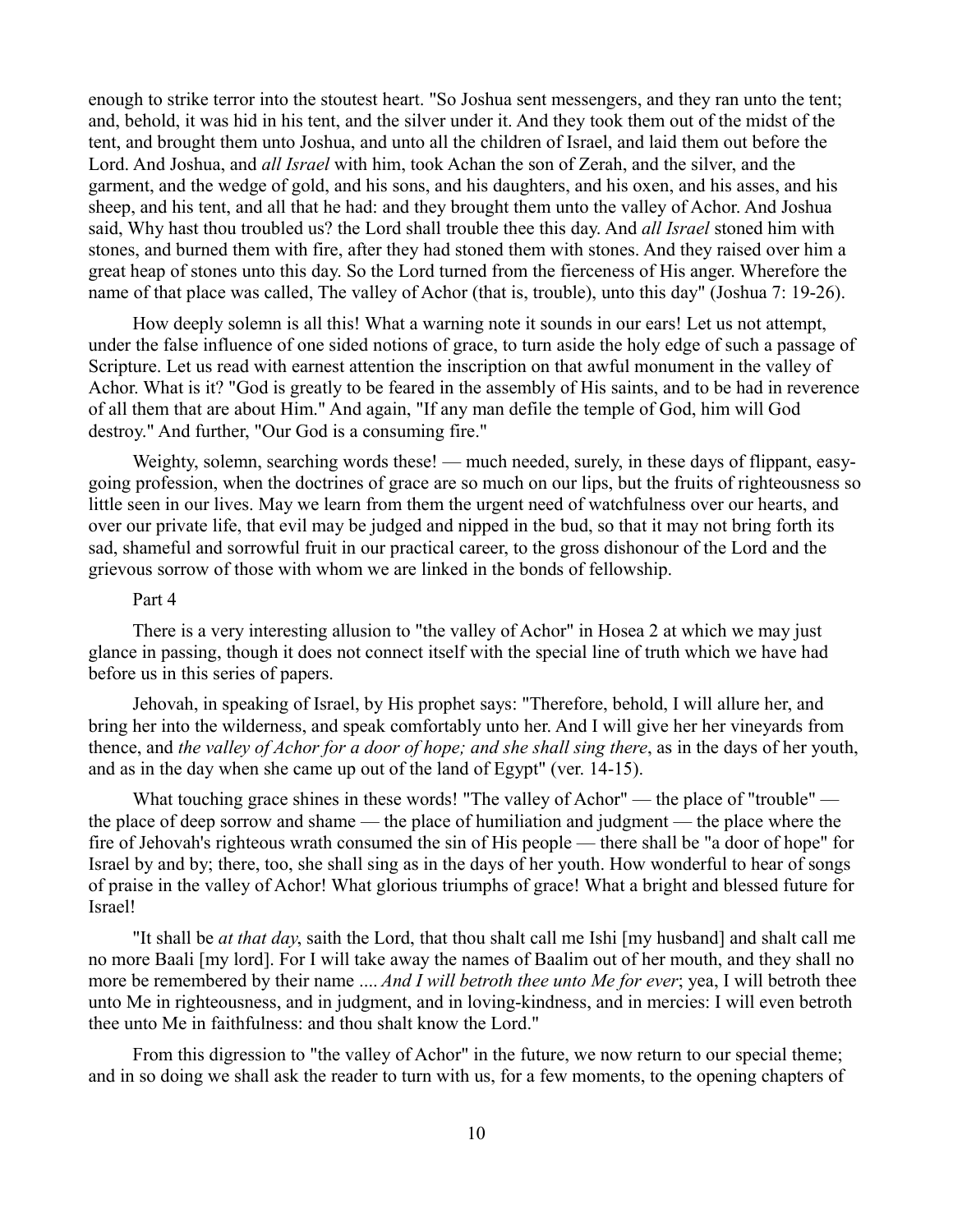the Acts. Here we find the same grand results of the presence of God in the midst of His people as we have seen in the opening of the book of Joshua; only in a much more glorious manner, as we might expect.

On the day of Pentecost, God the Holy Ghost came down to form the assembly, and take up His abode therein. This great and glorious fact was grounded on the accomplishment of the work of atonement, as attested by the resurrection of our Lord Jesus Christ, and His glorification at the right hand of God.

We cannot attempt to unfold this truth in all its bearings in this brief article; we merely call the reader's attention to the two practical points which have been before us — namely, the privilege and responsibility connected with the Lord's presence in the midst of His people. If He was there to *bless* as He most surely was — He was also, and quite as surely, there to *judge*. The two things go together, and we must not attempt to separate them.

And first, then, we see the effect and blessings of the Divine Presence in the assembly: "And all that believed were together, and had all things common; and sold their possessions and goods, and parted them to all, as every man had need." The blessed effect of the realized presence of the Holy Ghost was to bind their hearts together in a holy and loving fellowship; to cause them to let go earthly things, and to lead them to merge their personal interests in the common good.

Precious fruits! Would that we saw more of them! No doubt times are changed; but God is not changed, and the effect of His realized presence is not changed. True, we are not in Acts 2. Pentecostal times are passed away; Christendom has lapsed in complete failure; the professing Church has hopelessly fallen. All this is sadly true; but Christ our Head abides in all His living power and unchangeable grace. "The foundation of God standeth sure" — as sure, as safe and as solid to-day as it was on the day of Pentecost. No change here, blessed be God; hence we may say, with all possible confidence, that where His presence is realized, even though it be only by "two or three" gathered to the name of Jesus, there the same lovely fruits will be found. Hearts will be knit together; earthly things will be surrendered; personal interests will be merged. It is not a question of throwing our goods into a common heap, but of the grace which once took that special form, and which at all times would lead us, not merely to surrender our possessions, but ourselves, for the good of others.

It is a very grave mistake indeed for any one to say, or to think, that because we are not in Pentecostal times we cannot count on the presence of God with us in the path of holy obedience to His will. Such a thought should be judged as sheer unbelief. We are certainly shorn of many of the Pentecostal gifts, but we are not bereft of the Giver. The blessed Comforter abides with us; and it is our happy privilege to be in a position in which we can enjoy His presence and ministry.

The thing is *to be* in that position; not merely to *say* we are in it, to boast of being in it, but *really* to be in it. We may well apply here the pointed question of the blessed apostle, "What doth it profit, my brethren, though a man say" he is on divine ground, if he be not really there? Assuredly it profits nothing.

But let us not forget that although we are not in Acts 2, but in the Second Epistle to Timothy; although we are not in the refreshing scenes of Pentecost, but in the "perilous times" of "the last days," yet the Lord is with those "who call on Him out of a pure heart," and His presence is all we want. Let us only trust Him, use Him, lean upon Him. Let us see to it that we are in a position in which we can count on His presence — a position of entire separation from all that He judges to be "iniquity" from the "dishonourable vessels" in "the great house," and from all those who, having a form of godliness, deny the power thereof.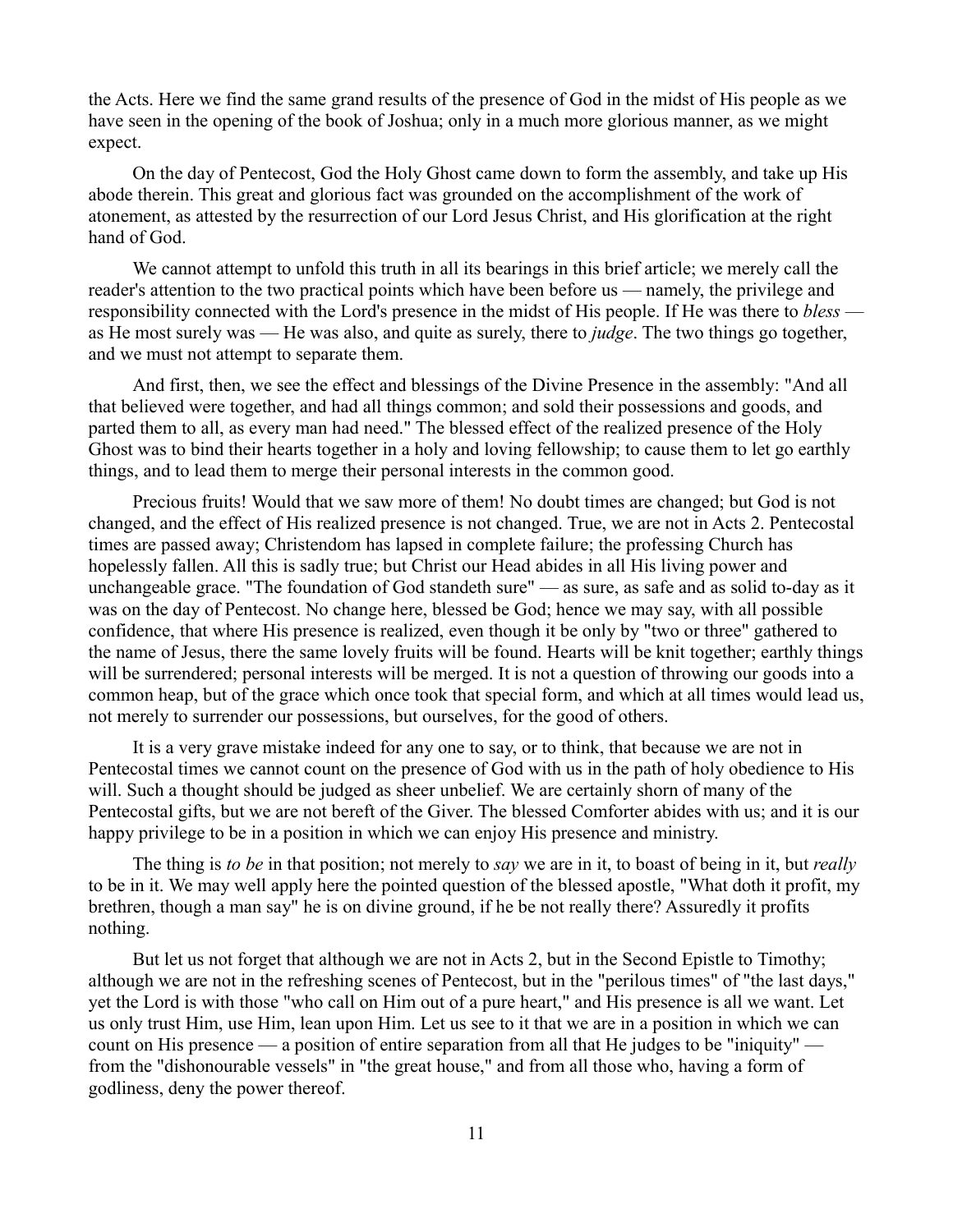These, we may rest assured, are the absolutely essential conditions on which the Divine Presence can be realized by any company of Christians. We may come together, and form ourselves into an assembly; we may profess to be on divine ground; we may call ourselves the assembly of God; we may appropriate to ourselves all those passages of Scripture which only apply to those who are really gathered by the Holy Ghost in the name of Jesus; but if the essential conditions are not there; if we are not "calling on the Lord out of a pure heart"; if we are mixed up with "iniquity"; if we are associated with "dishonourable vessels"; if we are walking hand in hand with lifeless professors who deny in practice the power of godliness — what then? Can we expect to realize the Lord's presence? As well might Israel have expected it with Achan in the camp. It cannot be. In order to reach divine results, there must be divine conditions. To look for the former without the latter is vanity, folly, and wicked presumption.

We are not now treating, or even touching, the great question of the soul's salvation. This, precious and important as it is to all whom it may concern, is not at all our subject in this series of papers on "Jericho and Achor." We are dealing with the solemn and weighty question of the privilege and responsibility of those who profess to be the Lord's people, gathered to His name; and we are specially anxious to impress upon the mind of the reader that, notwithstanding the hopeless ruin of the professing Church, its utter failure in its responsibility to Christ as His witness and light-bearer in the world, yet it is the happy privilege of "two or three" to be gathered in His name, apart from all the evil and error around, owning our common sin and failure, feeling our weakness, and looking to Him to be with us and bless us according to the unchangeable love of His heart.

Now, to those thus gathered, there is no limit whatever to the measure of blessing which our ever gracious and faithful Lord can bestow. "He has the seven spirits of God, and the seven stars" — the fullness of spiritual power, ministerial gift and authority for His Church. Such is His style and title in addressing the church at Sardis, which, we believe, prophetically sets before us the history of Protestantism.

It is not said, as in the address to Ephesus, that He "holds the seven stars in His right hand." There is a grave difference as to this; and it is our bounden duty to recognize both the difference and the cause. When the Church began, on the day of Pentecost, and during the days of the apostles, Christ, the Head, not only *possessed* all spiritual gift, power and authority for His Church, but was owned as the *actual administrator* thereof. He held the stars in His right hand. There was no such thing known or thought of as human authority in the assembly of God. Christ was owned as Head and Lord. He had received the gifts, and He dispensed them according to His sovereign will.

Thus it should ever be. But, alas, man has intruded upon the hallowed sphere of Christ's authority. He presumes to meddle in the appointment of ministry in the Church of God. Without so much as a single atom of divine authority, without any ability whatsoever to impart the necessary gift for ministry, he nevertheless takes upon himself the solemn responsibility of calling, appointing, or ordaining to the ministry in the Church of God. As well might the writer of these lines undertake to appoint a man as an admiral in Her Majesty's fleet, or a general in her army, as for any man, or body of men, to appoint a man to minister in the Church of God. It is a daring usurpation of divine authority. None can impart ministerial gift, and none can appoint to any branch of the ministry but Christ, the Church's Head and Lord; and all who undertake to do so will have to account to Him for so doing.

It may be that many who thus act, and many more who sanction or are identified with such acting, are not aware of what they are doing; and our God is gracious and merciful in bearing with our feebleness and ignorance. All this is blessedly true; but as to the principle of human authority in the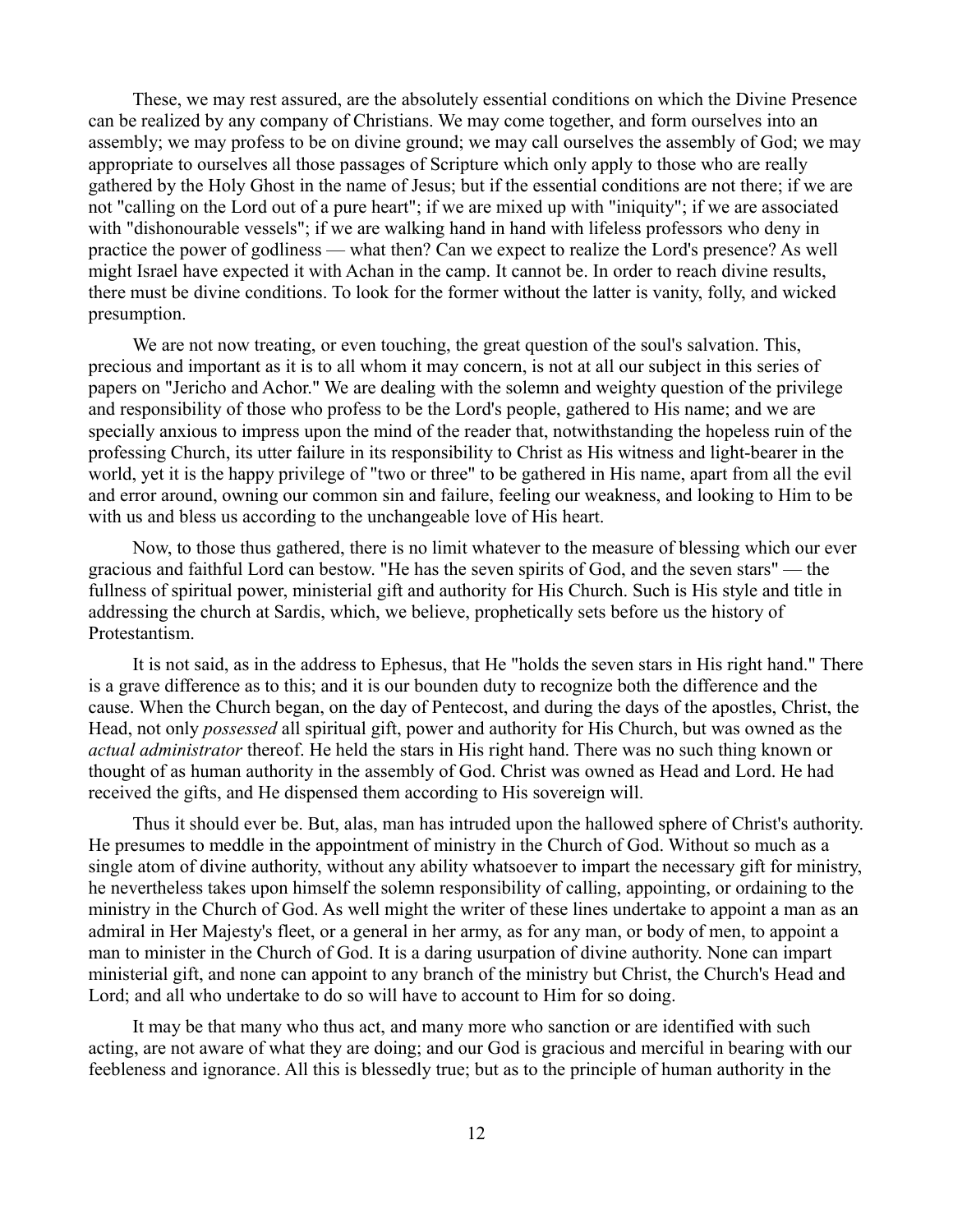Church of God, it is utterly false, and should be rejected with holy decision by every one who loves, reverences and adores the great Head of the Church and Lord of the assembly, who, blessed be His name, still has the seven Spirits of God and the seven stars. He has them now just as positively as in apostolic times; and all who take their true place, the place of self-judgment and humiliation; all who are truly own our common sin and failure, our departure from first love, first principles; all who really, in true humility of mind, look to Christ alone for all they want; all who, in real earnestness of heart and godly sincerity, bow to His Word and confess His name — all such will assuredly prove the reality of His presence; they will find Him amply sufficient for all their need. They can count on Him for the supply of all ministerial gift, and for the maintenance of all godly order in their public reunions.

True, they will feel — must feel — that they are not in the days of Acts 2, but in the days of 2 Timothy. Yet Christ is sufficient for these, as He was for those. The difficulties are great, but His resources are infinite. It were folly to deny that there are difficulties; but it is sinful unbelief to question the all-sufficiency of our ever-gracious and faithful Lord. He has promised to be with His people right on to the end. But He cannot sanction hollow pretension, or proud assumption. He looks for reality, for truth in the inward parts. He will have us in our right place, owning our true condition. There He can meet us according to His infinite fullness, and according to the eternal stability of that grace which reigns through righteousness unto eternal life.

But oh, let us never forget that our God delights in uprightness of heart and integrity of purpose. He will never fail a trusting heart; but He must be trusted really. It will not do to speak of trusting Him while in reality we are leaning on our own appliances and arrangements. Here is precisely where we so sadly fail. We do not leave room for Him to act in our midst. We do not leave the platform clear for Him. Thus we are robbed and that to an extent of which we have little idea, of the blessed manifestation of His presence and grace in our assemblies. His Spirit is quenched and hindered, and we are left to feel our barrenness and poverty, when we might be rejoicing in the fullness of His love and in the power of His ministry. It is utterly impossible that He can ever fail those who, owning the truth of the condition earnestly look to Him. He cannot deny Himself; and He can never say to His people that they have reckoned too largely on Him.

It is not that we are to look for any special display of power in our midst, anything that might attract public attention, or make a noise in the world. There are no tongues, no gifts of healing, no miracles, no extraordinary manifestations of angelic action on our behalf. Neither are we to look for anything similar to the case of Ananias and Sapphira — the sudden and awful execution of divine judgment, striking terror into the hearts of all, both inside and outside the assembly.

Such things are not to be looked for now. They would not comport with the present condition of things in the Church of God. No doubt our Lord Christ has all power in Heaven and on earth, and He could display that power now just as He did in Pentecostal times, if it so pleased Him.

But He does not so act, and we can readily understand the reason. It is our place to walk softly, humbly, tenderly. We have sinned, and failed, and departed from the holy authority of the Word of God. We must ever bear this in mind, and be content with a very low and retired place. It would ill become us to seek a name or a position in the earth. We cannot possibly be too little in our own eyes.

But at the same time we can, if in our right place, and in a right spirit, fully count on the presence of Jesus with us; and we may rest assured that where He is — where His most gracious presence is felt — there we may look for the most precious results, both in the way of binding our hearts together in true brotherly love, in causing us to sit loose to all earthly possessions and earthly ties, in leading us forth in grace and kindness toward all men, and also in putting away from among us all who would